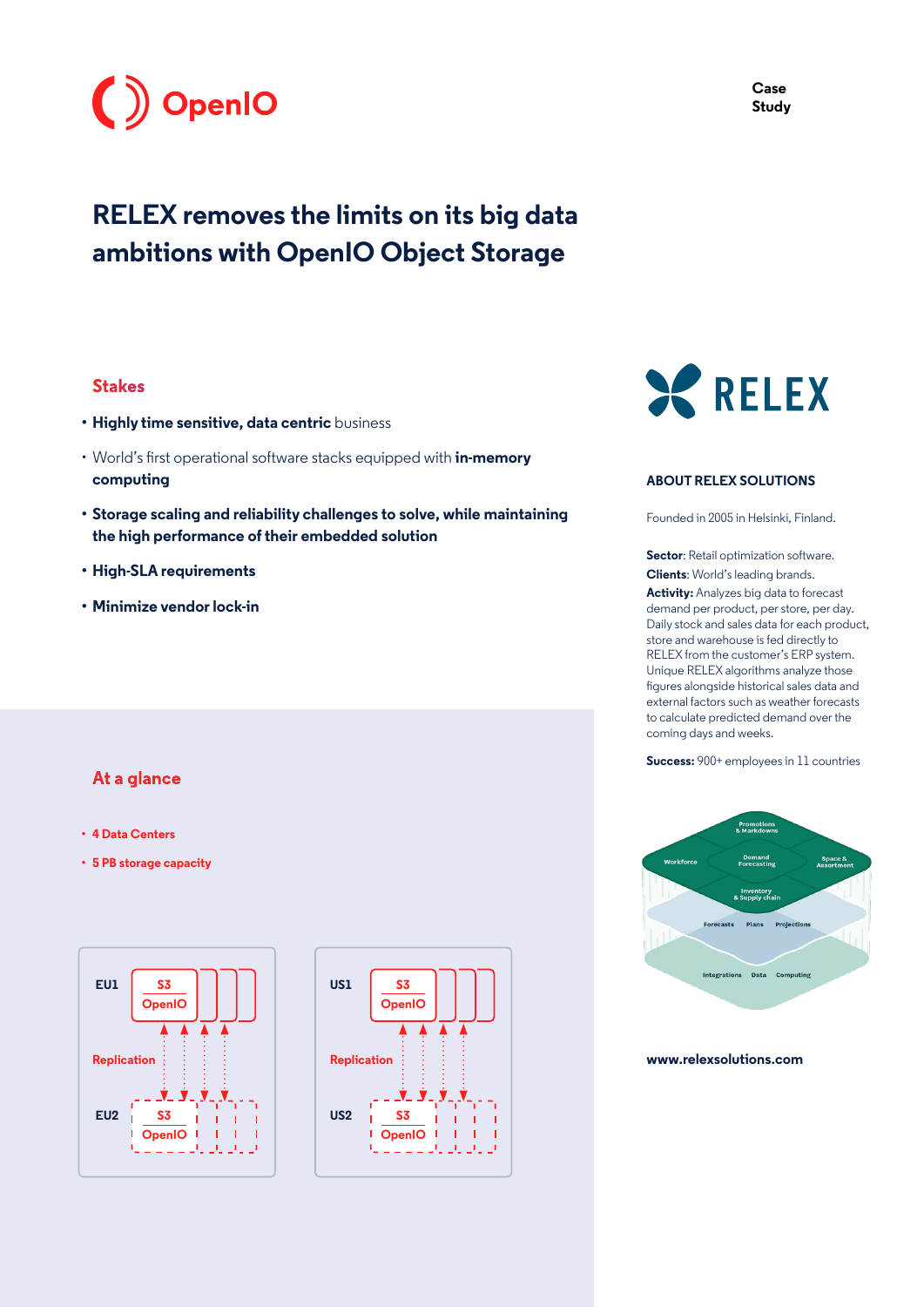

Many leading retail brands rely on Finnish company RELEX to keep their operations working at peak efficiency. Daily stock and sales data for each product, store and warehouse is fed directly to RELEX from the customer's ERP system. Unique RELEX algorithms analyze those figures alongside historical sales data and external factors such as weather forecasts to calculate predicted demand over the coming days and weeks. The RELEX platform tells the ERP system exactly how much of each product to order from suppliers for each store and warehouse.

**One place where OpenIO outshines everybody else on the client is the capability to really scale from nothing to petabytes of data using any kind of hardware.** 22

Ilkka Niinivaara, IS Architecture Astronaut for RELEX sums up the company's value: "We use **a lot of data and hardcore number crunching** to make things better for retailers and their customers. We achieve some quite amazing numbers with 85% reductions in products being out of stock, 30% lower inventories, and a 40% reduction in waste, which means we're making the world a better place by throwing less stuff in the trash!"

The same forecast data is used to optimize other retail essentials such as store space and layout, the assortment offered in each branch, and even the workforce shift patterns.

### **In-memory computing delivers rapid data access**

In the retail sphere, such analysis is **highly time sensitive**. "We might receive the data at 1am and have until 6am to send the order proposals back to the customer's ERP system," explains Mr. Niinivaara. "Our software usage patterns are very data intensive and data access really dominates the calculation time. Actual computation time for the algorithms is comparatively quick."

To accommodate these needs, RELEX developed one of the **world's first operational software stacks equipped with in-memory computing**. "To maximize the throughput of the core platform, we have implemented a completely custom, in-house, in-memory data platform," Mr Niinivaara adds. "It is employed as a **single java virtual machine, where all the algorithms, rules and business logic, the API layer - even our own proprietary in-memory database run in the same process**. There is **one separate installation of this process per customer** and initially it was not distributed in any way. The database access is as fast as local memory access, allowing us to encode data in memory in the most optimal order, guaranteeing it remains sequential and providing very good compression."

#### **The challenge: scaling to support the world's largest retailers**

On the deployment side, RELEX runs **bare metal** in co-location spaces. "Each customer runs a separate installation, single tenant, which was assigned to a specific server - basically an isolated island," says Mr Niinivaara. There were some obvious downsides to this megalithic approach. "Even though we achieved some amazing performance and customer satisfaction with our technology, it was obviously not limitless. What do you do when you can't buy a bigger server to host an even bigger customer? And you can imagine if there was a hardware failure on one of the servers, there was a huge scramble for the operations team to find available capacity on other servers and then restore the installations from cold backups. We knew a scale-out approach was needed."

#### **Making the case for object storage**

The RELEX team knew that to **resolve their scaling and reliability challenges while maintaining the high performance of their embedded solution**, they would need to **add distributed features** to their existing data platform. At the same time, they would gain replication for their database by externalizing the storage layer.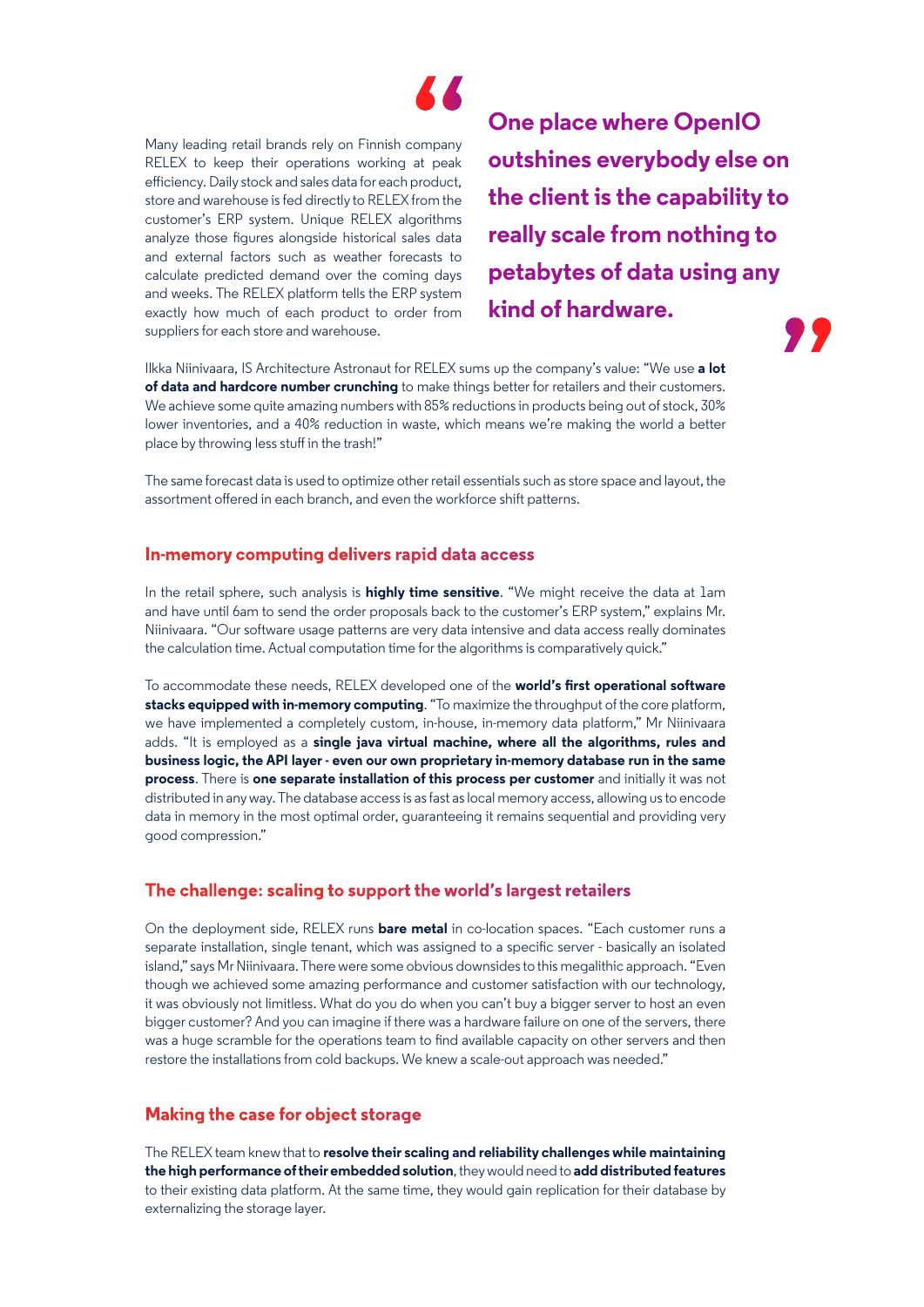"There is an interesting implementation detail of our in-memory database," reveals Mr Niinivaara. "Each transaction is committed as a new file that only contains the changes from that transaction. For any previous data, it just links to the previous commit files on disc. So, it's an **ever-growing list of immutable files that reference each other**. So long as you know the name of the first one you can find all the others you need. This makes it **very suitable for object storage**."

#### **Searching for a partner, not just a storage solution**

From an original list of 40 potential object storage vendors, RELEX chose OpenIO. "Our selection process was completely driven by the needs of the product development and operations teams their technical needs and the cultural fit between our teams and the vendors' team," Mr Niinivaara recalls. "OpenIO were a great cultural fit. Working with them was really easy from the get-go and their values match our company values well."

#### **Object storage powers the RELEX private cloud**

RELEX migrated to OpenIO Object Storage at their **primary data center in Finland** in 2018 and then brought online a **secondary site, also in Finland**, where OpenIO was installed from day one. These facilities are connected by a **private 40GB link** and **OpenIO's replication features** are used to replicate data between the OpenIO clusters.

Since then, the company has gone on to open **two further data centers in the United States**, both based on OpenIO storage. Together the 4 datacenters have been architected to store up to **5 petabytes of operational data** as demand rises, with **further capacity used to maintain highly reliable back-ups**.

The RELEX private cloud operates across these 4 datacenters, delivering a **high-SLA** software as a service to customers around the world. There is also an option for on-premises installation of the RELEX solution at customer request. For maximum interoperability, RELEX uses the **S3 API** to link its OpenIO clusters with all other systems.

"The big difference between us and other companies is that we use object storage as our **primary storage** rather than just as a backup," says Mr Niinivaara. "**OpenIO Object Storage is really at the core of our distributed features**. All the data between servers in a cluster is transferred to the object storage system. **Whenever there is a new transaction committed, the new file is uploaded to the object storage system and from there it is distributed through the other nodes.** This gives us **persistence for the file at the same time as replication to all of the nodes."**

# $\overline{\mathbf{A}}$

**OpenIO were a great cultural fit. Working with them was really easy from the get-go and their values match our company values well.**